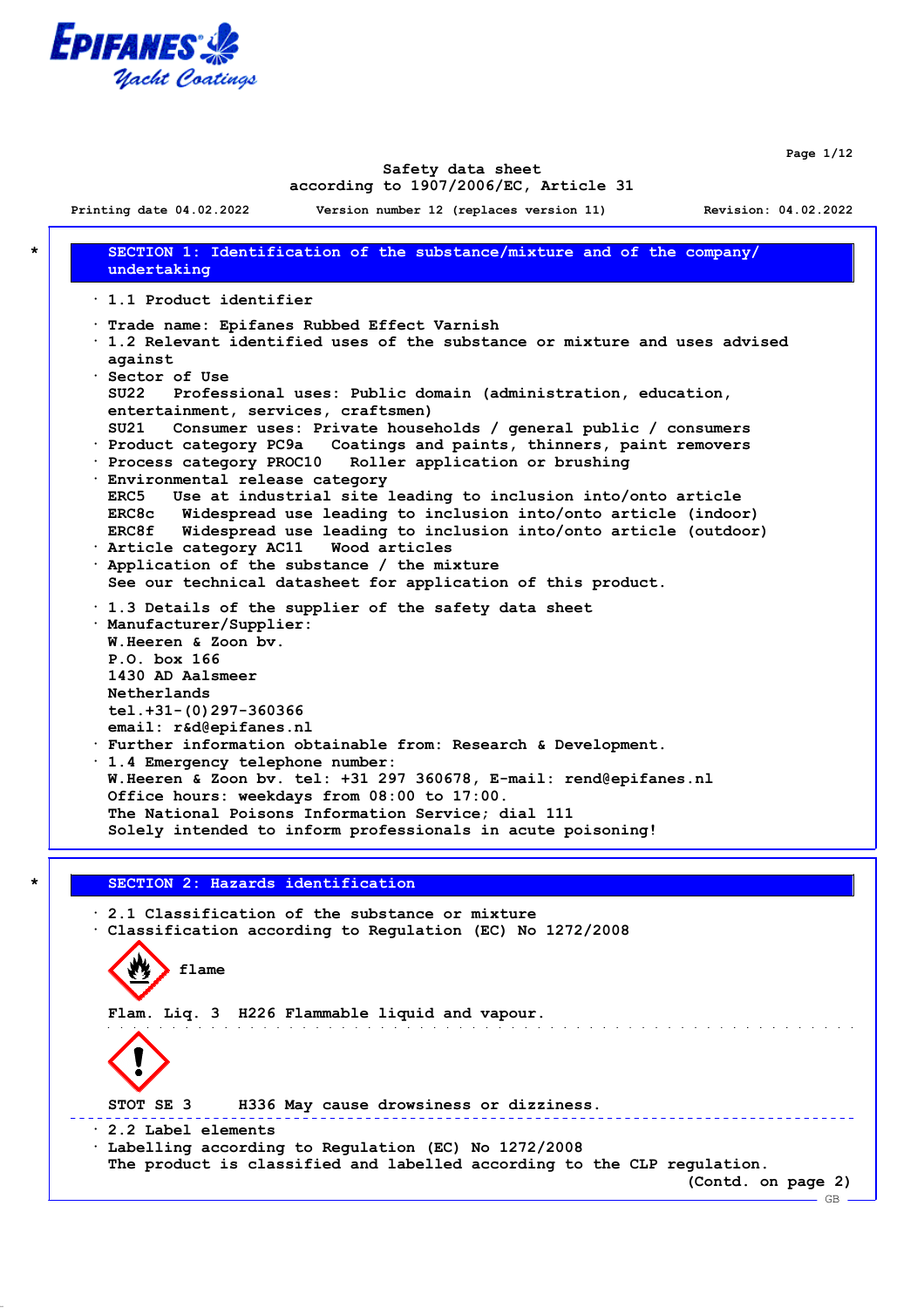

**Page 2/12**

# **Safety data sheet according to 1907/2006/EC, Article 31**

**Printing date 04.02.2022 Version number 12 (replaces version 11) Revision: 04.02.2022**

**Trade name: Epifanes Rubbed Effect Varnish**

**(Contd. of page 1) · Hazard pictograms GHS02 GHS07 · Signal word Warning · Hazard-determining components of labelling: Hydrocarbons, C9-C11, n-alkanes, iso-alkanes, cyclic, < 2% aromatics. (Note-P) · Hazard statements H226 Flammable liquid and vapour. H336 May cause drowsiness or dizziness. · Precautionary statements P102 Keep out of reach of children. P210 Keep away from heat, hot surfaces, sparks, open flames and other ignition sources. No smoking. P260 Do not breathe dust/fume/gas/mist/vapours/spray. P271 Use only outdoors or in a well-ventilated area.** Wear protective gloves/protective clothing/eye protection/face **protection/hearing protection. P301+P310 IF SWALLOWED: Immediately call a POISON CENTER/ doctor. P303+P361+P353 IF ON SKIN (or hair): Take off immediately all contaminated clothing. Rinse skin with water [or shower]. P501 Dispose of contents/container in accordance with local/regional/ national/international regulations. · Additional information: EUH066 Repeated exposure may cause skin dryness or cracking. Contains cobalt carboxylate, can cause an allergic reaction. · 2.3 Other hazards · Results of PBT and vPvB assessment · PBT: Not applicable. · vPvB: Not applicable.**

#### **\* SECTION 3: Composition/information on ingredients**

**· 3.2 Mixtures**

```
· Description: Mixture of substances listed below with nonhazardous additions.
```
**· Dangerous components:**

| $CAS: 64742-48-9$<br>EC number: 919-857-5                        | Hydrocarbons, C9-C11, n-alkanes, iso-<br>alkanes, cyclic, $\langle$ 2% aromatics. | $25 - 50%$         |
|------------------------------------------------------------------|-----------------------------------------------------------------------------------|--------------------|
| Index number: $649-327-00$ -                                     | $(Note-P)$                                                                        |                    |
| 6<br>Reg.nr.: $01-2119463258-33$ $\circled{)}$ Asp. Tox. 1, H304 | $\langle \bullet \rangle$ Flam. Liq. 3, H226<br>STOT SE 3, H336                   |                    |
| $CAS: 107-98-2$                                                  | 1-methoxy-2-propanol                                                              | $\leq$ 2.5%        |
| EINECS: 203-539-1<br>Index number: $603-064-00$ -                | $\langle \rangle$ Flam. Liq. 3, H226<br>$\Diamond$ STOT SE 3, H336                |                    |
| $\text{Req.nr.}: 01-2119457435-35$                               |                                                                                   |                    |
|                                                                  |                                                                                   | (Contd. on page 3) |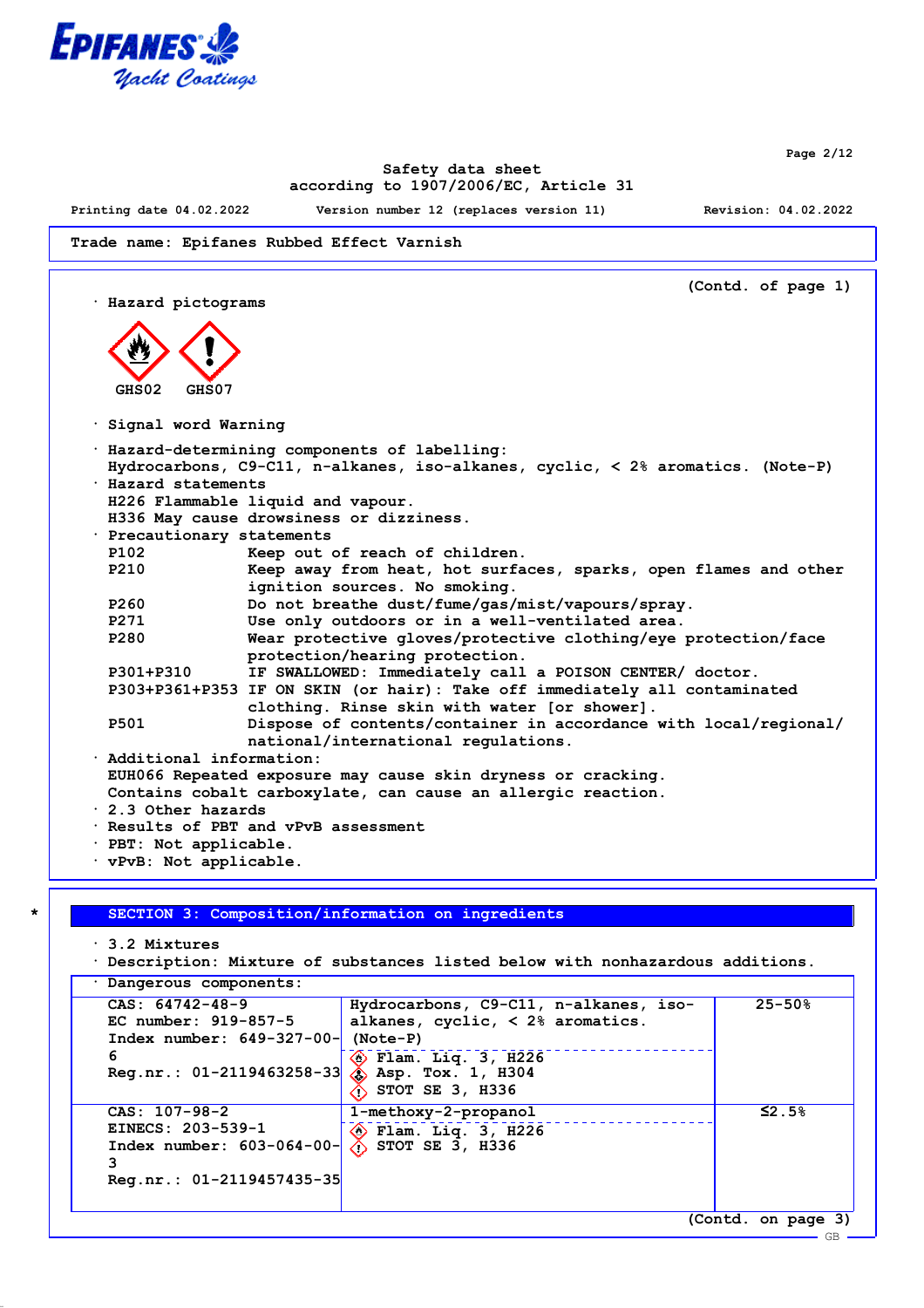

**Page 3/12**

GB

## **Safety data sheet according to 1907/2006/EC, Article 31**

**Printing date 04.02.2022 Version number 12 (replaces version 11) Revision: 04.02.2022**

**Trade name: Epifanes Rubbed Effect Varnish**

|                   |                                                               | (Contd. of page 2)   |
|-------------------|---------------------------------------------------------------|----------------------|
| CAS: 136-52-7     | Cobalt bis (2-ethylhexanoate)                                 | $\geq 0.025 - 50.18$ |
| EINECS: 205-250-6 | $\diamondsuit$ Repr. 1B, H360F                                |                      |
|                   | Reg.nr.: 01-2119524678-29 $\&$ Aquatic Acute 1, H400; Aquatic |                      |
|                   | Chronic 1, H410                                               |                      |
|                   | $\Diamond$ Eye Irrit. 2, H319; Skin Sens. 1A,                 |                      |
|                   | H317                                                          |                      |

**· Additional information: Note P: The substance does not have to be classified as a carcinogen or mutagen as can be shown that the substance contains less than 0.1% (w / w) benzene (EINECS No 200-753-7.). This note applies only to certain complex oil-derived substances in Part 3. For the wording of the listed hazard phrases refer to section 16.**

#### **\* SECTION 4: First aid measures**

- **· 4.1 Description of first aid measures**
- **· General information: Immediately remove any clothing soiled by the product.**
- **· After inhalation: Supply fresh air; consult doctor in case of complaints.**
- **· After skin contact: Immediately rinse with water.**
- **· After eye contact: Rinse opened eye for several minutes under running water.**
- **· After swallowing: If symptoms persist consult doctor.**
- **· 4.2 Most important symptoms and effects, both acute and delayed**
- **No further relevant information available.**
- **· 4.3 Indication of any immediate medical attention and special treatment needed No further relevant information available.**

#### **\* SECTION 5: Firefighting measures**

- **· 5.1 Extinguishing media**
- **· Suitable extinguishing agents: CO2, powder or water spray. Fight larger fires with water spray or alcohol resistant foam.**
- **· 5.2 Special hazards arising from the substance or mixture During heating or in case of fire poisonous gases are produced. No further relevant information available.**
- **· 5.3 Advice for firefighters**
- **· Protective equipment: Mouth respiratory protective device.**

### **\* SECTION 6: Accidental release measures**

| $\cdot$ 6.1 Personal precautions, protective equipment and emergency procedures |
|---------------------------------------------------------------------------------|
| Mount respiratory protective device.                                            |
| Wear protective equipment. Keep unprotected persons away.                       |
| $\cdot$ 6.2 Environmental precautions:                                          |
| Prevent seepage into sewage system, workpits and cellars.                       |
| Dilute with plenty of water.                                                    |
| Do not allow to enter sewers/ surface or ground water.                          |
| (Contd. on page 4)                                                              |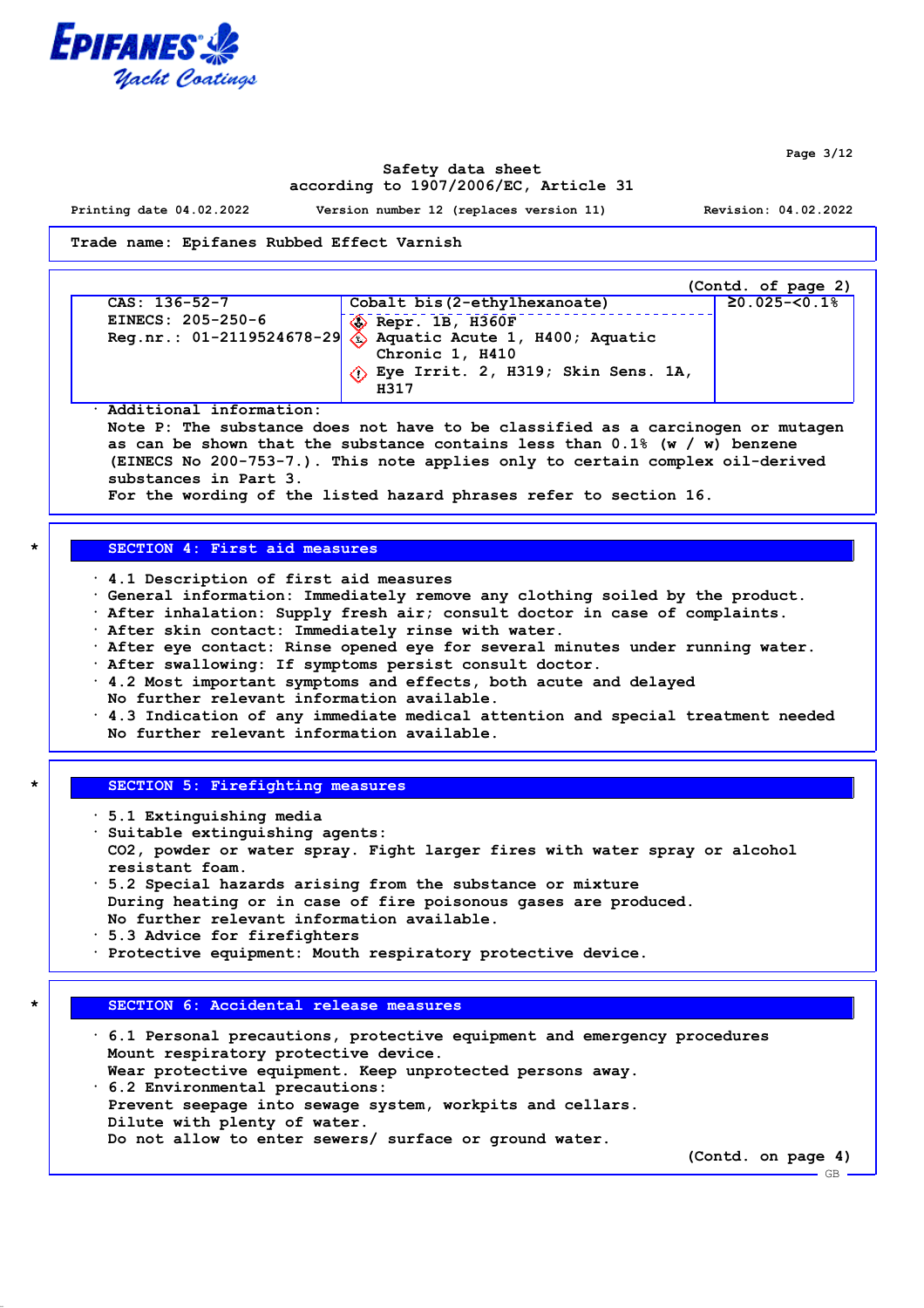

**Page 4/12**

## **Safety data sheet according to 1907/2006/EC, Article 31**

**Printing date 04.02.2022 Version number 12 (replaces version 11) Revision: 04.02.2022**

### **Trade name: Epifanes Rubbed Effect Varnish**

**(Contd. of page 3)**

**· 6.3 Methods and material for containment and cleaning up: Absorb with liquid-binding material (sand, diatomite, acid binders, universal binders, sawdust). Dispose contaminated material as waste according to item 13. Ensure adequate ventilation.**

**· 6.4 Reference to other sections See Section 7 for information on safe handling. See Section 8 for information on personal protection equipment. See Section 13 for disposal information.**

## **SECTION 7: Handling and storage**

- **· 7.1 Precautions for safe handling Ensure good ventilation/exhaustion at the workplace. Prevent formation of aerosols. · Information about fire - and explosion protection: Keep ignition sources away - Do not smoke. Protect against electrostatic charges.**
- **Keep respiratory protective device available.**
- **· 7.2 Conditions for safe storage, including any incompatibilities**
- **· Storage:**
- **· Requirements to be met by storerooms and receptacles: No special requirements.**
- **· Information about storage in one common storage facility: Not required.**
- **· Further information about storage conditions: Keep container tightly sealed.**
- **· 7.3 Specific end use(s) No further relevant information available.**

### **\* SECTION 8: Exposure controls/personal protection**

|     | $\cdot$ 8.1 Control parameters                                                                             |  |                    |  |
|-----|------------------------------------------------------------------------------------------------------------|--|--------------------|--|
|     | Ingredients with limit values that require monitoring at the workplace:                                    |  |                    |  |
|     | 107-98-2 1-methoxy-2-propanol                                                                              |  |                    |  |
| WEL | Short-term value: $560 \text{ mg/m}^3$ , 150 ppm<br>Long-term value: $375 \text{ mg/m}^3$ , 100 ppm<br>Sk. |  |                    |  |
|     | 136-52-7 Cobalt bis (2-ethylhexanoate)                                                                     |  |                    |  |
|     | WEL Long-term value: $0.1 \text{ mg/m}^3$<br>as Co; Carc, Sen                                              |  |                    |  |
|     | 107-98-2 1-methoxy-2-propanol                                                                              |  |                    |  |
| WEL | Short-term value: $560 \text{ mg/m}^3$ , 150 ppm<br>Long-term value: $375 \text{ mg/m}^3$ , 100 ppm<br>Sk. |  |                    |  |
|     | 136-52-7 Cobalt bis(2-ethylhexanoate)                                                                      |  |                    |  |
| WEL | Long-term value: $0.1 \text{ mg/m}^3$<br>as Co; Carc, Sen                                                  |  |                    |  |
|     | Requlatory information WEL: EH40/2020                                                                      |  |                    |  |
|     |                                                                                                            |  | (Contd. on page 5) |  |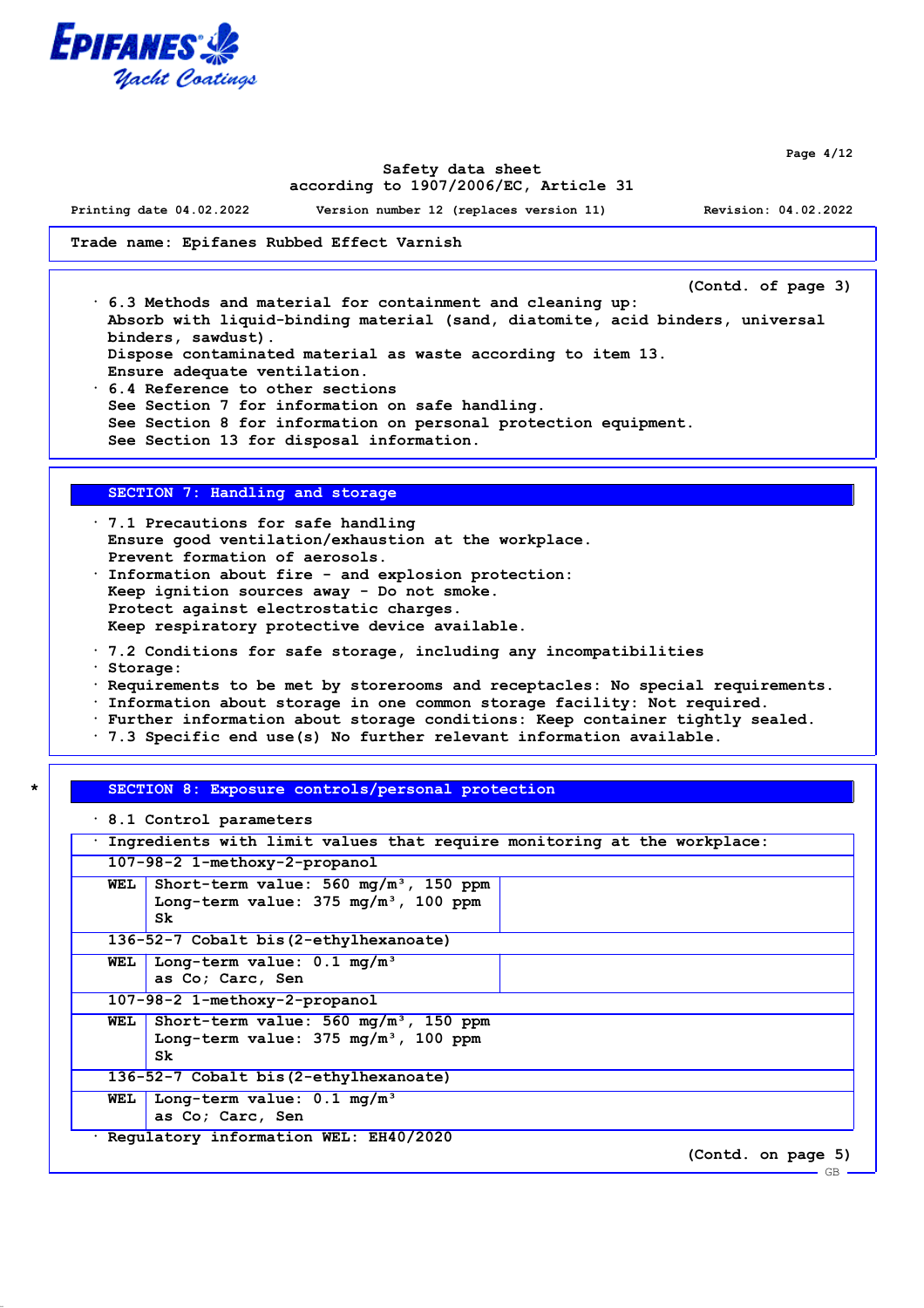

**Page 5/12**

# **Safety data sheet according to 1907/2006/EC, Article 31**

**Printing date 04.02.2022 Version number 12 (replaces version 11) Revision: 04.02.2022**

**Trade name: Epifanes Rubbed Effect Varnish**

|                                                                                                             |                               |                                                                       | (Contd. of page 4)                                                                   |  |
|-------------------------------------------------------------------------------------------------------------|-------------------------------|-----------------------------------------------------------------------|--------------------------------------------------------------------------------------|--|
|                                                                                                             |                               | DNEL (Derived No Effect Level) voor professionals                     |                                                                                      |  |
| 64742-48-9 Hydrocarbons, C9-C11, n-alkanes, iso-alkanes, cyclic, $\langle 2 \rangle$<br>aromatics. (Note-P) |                               |                                                                       |                                                                                      |  |
| Oral                                                                                                        |                               | Long-term - systemic effects.                                         | 125 mg/kg bw/day (General<br>population)                                             |  |
|                                                                                                             |                               | Inhalative   Long-term - systemic effects.                            | 185 mg/m <sup>3</sup> (General population)                                           |  |
|                                                                                                             | 107-98-2 1-methoxy-2-propanol |                                                                       |                                                                                      |  |
| Oral                                                                                                        |                               | Long-term - systemic effects.                                         | 33 mg/kg/day (General population)                                                    |  |
| Dermal                                                                                                      |                               | Long-term - systemic effects.                                         | 183 mg/kg/day (Industry)                                                             |  |
|                                                                                                             |                               | Long-term systemic effects.                                           | 78 mg//kg/day (General population)                                                   |  |
| Inhalative                                                                                                  |                               | Long-term - systemic effects.                                         | 43.9 mg/m <sup>3</sup> (General population)                                          |  |
|                                                                                                             |                               | Long-term - local effects.                                            | $369 \text{ mg/m}^3$ (Employees)                                                     |  |
|                                                                                                             |                               | Long-term - systemic effects.                                         | 43.9 mg/m <sup>3</sup> (General population)                                          |  |
|                                                                                                             |                               | Short-term systemic effects.                                          | 553.5 mg/m3 (Industry)                                                               |  |
|                                                                                                             |                               | Short term - local effects.                                           | 553.5 $mg/m^3$ (Industry)                                                            |  |
|                                                                                                             |                               | Long-term - systemic effects.                                         | 369 $mg/m^3$ (Industry)                                                              |  |
|                                                                                                             |                               | 136-52-7 Cobalt bis (2-ethylhexanoate)                                |                                                                                      |  |
|                                                                                                             |                               | Inhalative   Long-term - local effects.                               | 0.037 mg/m <sup>3</sup> (General population)                                         |  |
|                                                                                                             |                               | Long-term - systemic effects.                                         | $0.2351$ mg/m <sup>3</sup> (Employees)                                               |  |
| DNEL (Derived No Effect Level) for general audience                                                         |                               |                                                                       |                                                                                      |  |
|                                                                                                             |                               |                                                                       | 64742-48-9 Hydrocarbons, C9-C11, n-alkanes, iso-alkanes, cyclic, $\langle 2 \rangle$ |  |
|                                                                                                             | aromatics. (Note-P)           |                                                                       |                                                                                      |  |
| Dermal                                                                                                      |                               | Long-term - systemic effects.                                         | 208 mg/kg bw/day (Employees)                                                         |  |
| Inhalative                                                                                                  |                               | Long-term - systemic effects.                                         | 871 mg/m <sup>3</sup> (Employees)                                                    |  |
|                                                                                                             |                               | Long term - systemic effects.                                         | 125 mg/kg bw/day (General                                                            |  |
|                                                                                                             |                               |                                                                       |                                                                                      |  |
|                                                                                                             |                               |                                                                       | population)                                                                          |  |
| Oral                                                                                                        | 107-98-2 1-methoxy-2-propanol |                                                                       |                                                                                      |  |
| Dermal                                                                                                      |                               | Acute - systemic effects                                              | 553.5 mg/kg (Employees)                                                              |  |
| Inhalative                                                                                                  |                               | Long-term - systemic effects.                                         | 50.6 mg/kg bw/day (Employees)                                                        |  |
|                                                                                                             |                               | Long-term - systemic effects.<br>Long term - systemic effects.        | 369 mg/m <sup>3</sup> (Employees)<br>18.1 mg/kg bw/day (General<br>population)       |  |
|                                                                                                             |                               |                                                                       |                                                                                      |  |
| Oral                                                                                                        |                               | 136-52-7 Cobalt bis (2-ethylhexanoate)<br>Long-term systemic effects. | 0.0558 mg/kg bw/day (General<br>population)                                          |  |
| <b>PNECs</b>                                                                                                |                               |                                                                       |                                                                                      |  |
|                                                                                                             |                               |                                                                       |                                                                                      |  |
|                                                                                                             | 107-98-2 1-methoxy-2-propanol |                                                                       |                                                                                      |  |
|                                                                                                             | Sewage treatment plant        | 100 mg/l (Sewage treatment plant)                                     |                                                                                      |  |
| Aquatic compartment.                                                                                        |                               | 10 mg/l (Freshwater)                                                  |                                                                                      |  |
| Aquatic compartment.                                                                                        |                               | 1 mg/l (Seawater)                                                     |                                                                                      |  |
| Soil                                                                                                        |                               | 5.2 mg/kg (Seawater)<br>52.3 mg/kg (Freshwater)                       |                                                                                      |  |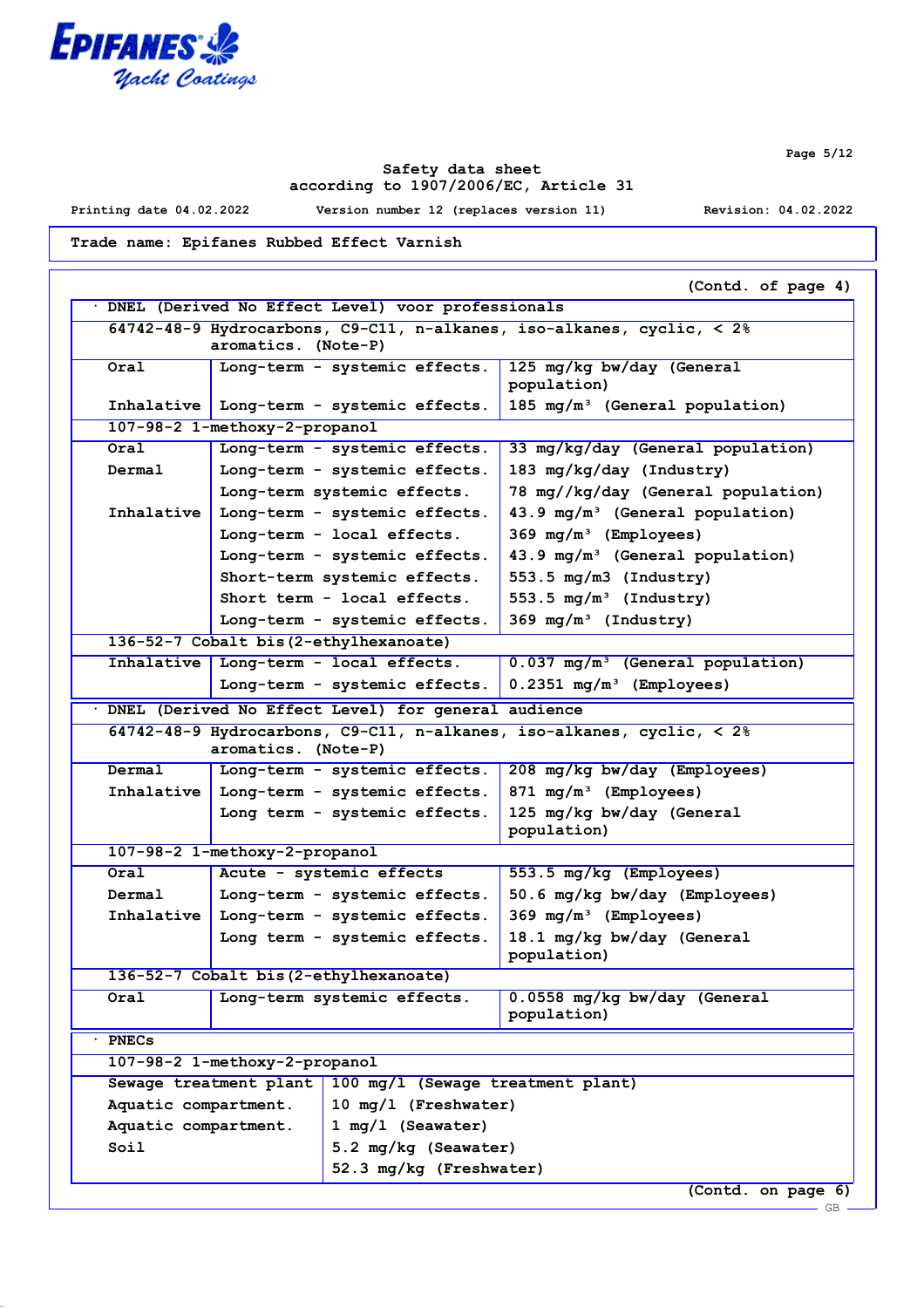

**Page 6/12**

# **Safety data sheet according to 1907/2006/EC, Article 31**

**Printing date 04.02.2022 Version number 12 (replaces version 11) Revision: 04.02.2022**

# **Trade name: Epifanes Rubbed Effect Varnish**

|                                                                                                                                                                                                                                                                                                                                                                                                                                                                                                                                                                                                                                                                                                | (Contd. of page 5)                                                                                                                                                                                                                                                                                                                                                                                                                                                                                                                                                                                                                                                                                                                                                                                                                                                                                                                                                                                                                          |  |
|------------------------------------------------------------------------------------------------------------------------------------------------------------------------------------------------------------------------------------------------------------------------------------------------------------------------------------------------------------------------------------------------------------------------------------------------------------------------------------------------------------------------------------------------------------------------------------------------------------------------------------------------------------------------------------------------|---------------------------------------------------------------------------------------------------------------------------------------------------------------------------------------------------------------------------------------------------------------------------------------------------------------------------------------------------------------------------------------------------------------------------------------------------------------------------------------------------------------------------------------------------------------------------------------------------------------------------------------------------------------------------------------------------------------------------------------------------------------------------------------------------------------------------------------------------------------------------------------------------------------------------------------------------------------------------------------------------------------------------------------------|--|
| Intermittent                                                                                                                                                                                                                                                                                                                                                                                                                                                                                                                                                                                                                                                                                   | 100 mg/l (Intermittent)                                                                                                                                                                                                                                                                                                                                                                                                                                                                                                                                                                                                                                                                                                                                                                                                                                                                                                                                                                                                                     |  |
| Soil                                                                                                                                                                                                                                                                                                                                                                                                                                                                                                                                                                                                                                                                                           | $4.59$ mg/kg (soil)                                                                                                                                                                                                                                                                                                                                                                                                                                                                                                                                                                                                                                                                                                                                                                                                                                                                                                                                                                                                                         |  |
| 136-52-7 Cobalt bis (2-ethylhexanoate)                                                                                                                                                                                                                                                                                                                                                                                                                                                                                                                                                                                                                                                         |                                                                                                                                                                                                                                                                                                                                                                                                                                                                                                                                                                                                                                                                                                                                                                                                                                                                                                                                                                                                                                             |  |
| Aquatic compartment.                                                                                                                                                                                                                                                                                                                                                                                                                                                                                                                                                                                                                                                                           | $0.00051$ mg/l (Freshwater)                                                                                                                                                                                                                                                                                                                                                                                                                                                                                                                                                                                                                                                                                                                                                                                                                                                                                                                                                                                                                 |  |
| Aquatic compartment.                                                                                                                                                                                                                                                                                                                                                                                                                                                                                                                                                                                                                                                                           | $0.00236$ mg/l (Seawater)                                                                                                                                                                                                                                                                                                                                                                                                                                                                                                                                                                                                                                                                                                                                                                                                                                                                                                                                                                                                                   |  |
| <b>STP</b>                                                                                                                                                                                                                                                                                                                                                                                                                                                                                                                                                                                                                                                                                     | 0.37 mg/l (Segmentation, Targeting and Positioning)                                                                                                                                                                                                                                                                                                                                                                                                                                                                                                                                                                                                                                                                                                                                                                                                                                                                                                                                                                                         |  |
| Soil                                                                                                                                                                                                                                                                                                                                                                                                                                                                                                                                                                                                                                                                                           | 9.5 mg/kg (Freshwater)                                                                                                                                                                                                                                                                                                                                                                                                                                                                                                                                                                                                                                                                                                                                                                                                                                                                                                                                                                                                                      |  |
| Soil                                                                                                                                                                                                                                                                                                                                                                                                                                                                                                                                                                                                                                                                                           | 7.9 mg/kg (soil)                                                                                                                                                                                                                                                                                                                                                                                                                                                                                                                                                                                                                                                                                                                                                                                                                                                                                                                                                                                                                            |  |
| Sediment                                                                                                                                                                                                                                                                                                                                                                                                                                                                                                                                                                                                                                                                                       | 9.5 mg/kg (Seawater)                                                                                                                                                                                                                                                                                                                                                                                                                                                                                                                                                                                                                                                                                                                                                                                                                                                                                                                                                                                                                        |  |
|                                                                                                                                                                                                                                                                                                                                                                                                                                                                                                                                                                                                                                                                                                | · Additional information: The lists valid during the making were used as basis.                                                                                                                                                                                                                                                                                                                                                                                                                                                                                                                                                                                                                                                                                                                                                                                                                                                                                                                                                             |  |
| $\cdot$ 8.2 Exposure controls<br>Appropriate engineering controls No further data; see item 7.<br>Individual protection measures, such as personal protective equipment<br>General protective and hygienic measures:<br>Immediately remove all soiled and contaminated clothing<br>Wash hands before breaks and at the end of work.<br>· Respiratory protection:<br>In case of short or low load, breathing filter device; in the case of intensive<br>or prolonged exposure, use a breathing apparatus independent of the surrounding<br>air. A half-face mask for organic vapours and solvents according to EN140 type<br>A1 or A2 is recommended.<br>· Hand protection<br>Protective gloves |                                                                                                                                                                                                                                                                                                                                                                                                                                                                                                                                                                                                                                                                                                                                                                                                                                                                                                                                                                                                                                             |  |
| substance/ the preparation.<br>rates of diffusion and the degradation<br>Material of gloves<br>prior to the application.<br>· Penetration time of glove material<br>protective gloves and has to be observed.<br>following materials are suitable:<br>Butyl rubber, BR<br>suitable:<br>EN374.<br>EN374.                                                                                                                                                                                                                                                                                                                                                                                        | The glove material has to be impermeable and resistant to the product/ the<br>Due to missing tests no recommendation to the glove material can be given for<br>the product/ the preparation/ the chemical mixture.<br>Selection of the glove material on consideration of the penetration times,<br>The selection of the suitable gloves does not only depend on the material, but<br>also on further marks of quality and varies from manufacturer to manufacturer.<br>As the product is a preparation of several substances, the resistance of the<br>glove material can not be calculated in advance and has therefore to be checked<br>The exact break trough time has to be found out by the manufacturer of the<br>· For the permanent contact of a maximum of 15 minutes gloves made of the<br>. As protection from splashes gloves made of the following materials are<br>Cloropene; handglove thickness >0.7mm, penetration time >60min. according<br>Nitrilrubber; handglove thickness >0.3mm, penetration time >60min. according |  |
|                                                                                                                                                                                                                                                                                                                                                                                                                                                                                                                                                                                                                                                                                                | (Contd. on page 7)<br>GB                                                                                                                                                                                                                                                                                                                                                                                                                                                                                                                                                                                                                                                                                                                                                                                                                                                                                                                                                                                                                    |  |
|                                                                                                                                                                                                                                                                                                                                                                                                                                                                                                                                                                                                                                                                                                |                                                                                                                                                                                                                                                                                                                                                                                                                                                                                                                                                                                                                                                                                                                                                                                                                                                                                                                                                                                                                                             |  |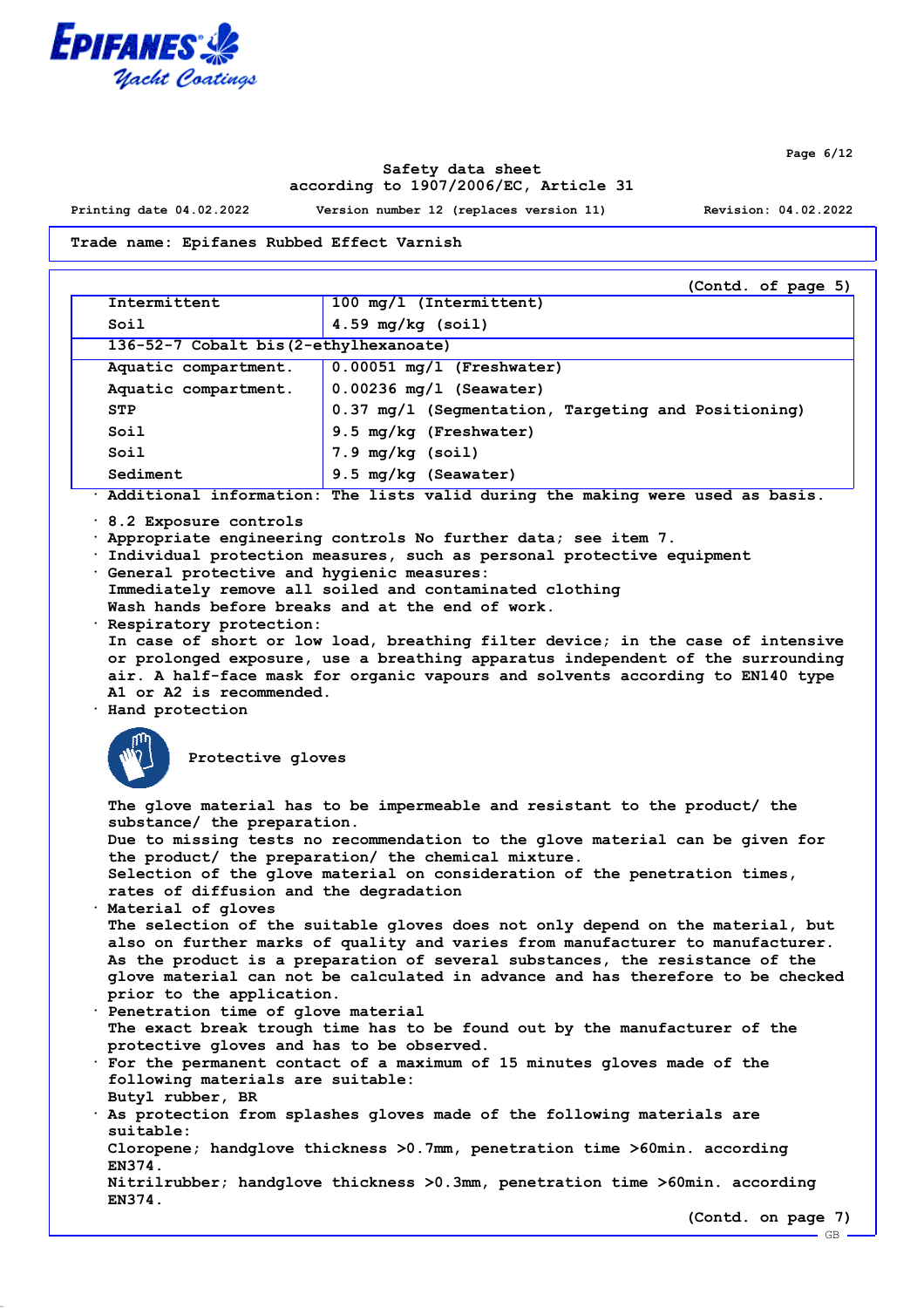

**Page 7/12**

GB

# **Safety data sheet according to 1907/2006/EC, Article 31**

**Printing date 04.02.2022 Version number 12 (replaces version 11) Revision: 04.02.2022**

**(Contd. of page 6)**

**Trade name: Epifanes Rubbed Effect Varnish**

**· Eye/face protection**



**Tightly sealed goggles**

| 9.1 Information on basic physical and chemical properties |                                        |
|-----------------------------------------------------------|----------------------------------------|
| General Information                                       |                                        |
| · Physical state                                          | Fluid                                  |
| $\cdot$ Colour:                                           | According to product specification     |
| $·$ Odour:                                                | Characteristic                         |
| Odour threshold:                                          | Not determined.                        |
| · Melting point/freezing point:                           | Undetermined.                          |
| · Boiling point or initial boiling point                  |                                        |
| and boiling range                                         | 154 °C (64742-48-9 Hydrocarbons, C9-   |
|                                                           | C11, n-alkanes, iso-alkanes, cyclic, < |
|                                                           | 2% aromatics. (Note-P))                |
| · Flammability                                            | Not applicable.                        |
| . Lower and upper explosion limit                         |                                        |
| $\cdot$ Lower:                                            | $0.6 \text{ Vol }$ %                   |
| $\cdot$ Upper:                                            | $7$ Vol $%$                            |
| · Flash point:                                            | 31 °C                                  |
| · Auto-ignition temperature:                              | Product is not selfigniting.           |
| · Decomposition temperature:                              | Not determined.                        |
| $\cdot$ pH                                                | Not determined.                        |
| · Viscosity:                                              |                                        |
| · Kinematic viscosity at 20 °C                            | 45 s (ISO 4 mm)                        |
| Dynamic:                                                  | Not determined.                        |
| $\cdot$ Solubility                                        |                                        |
| $\cdot$ water:                                            | Fully miscible.                        |
| · Partition coefficient n-octanol/water                   |                                        |
| (log value)                                               | Not determined.                        |
| · Vapour pressure:                                        | Not determined.                        |
| · Density and/or relative density                         |                                        |
| Density at 20 °C:                                         | $0.91$ g/cm <sup>3</sup>               |
| · Relative density                                        | Not determined.                        |
| · Vapour density                                          | Not determined.                        |
| $\cdot$ 9.2 Other information                             |                                        |
| · Appearance:                                             |                                        |
| $·$ Form:                                                 | Fluid                                  |
| · Important information on protection of                  |                                        |
| health and environment, and on safety.                    |                                        |
| · Ignition temperature:                                   | 240 °C                                 |
| · Explosive properties:                                   | Product is not explosive. However,     |
|                                                           | formation of explosive air/vapour      |
|                                                           | mixtures are possible.                 |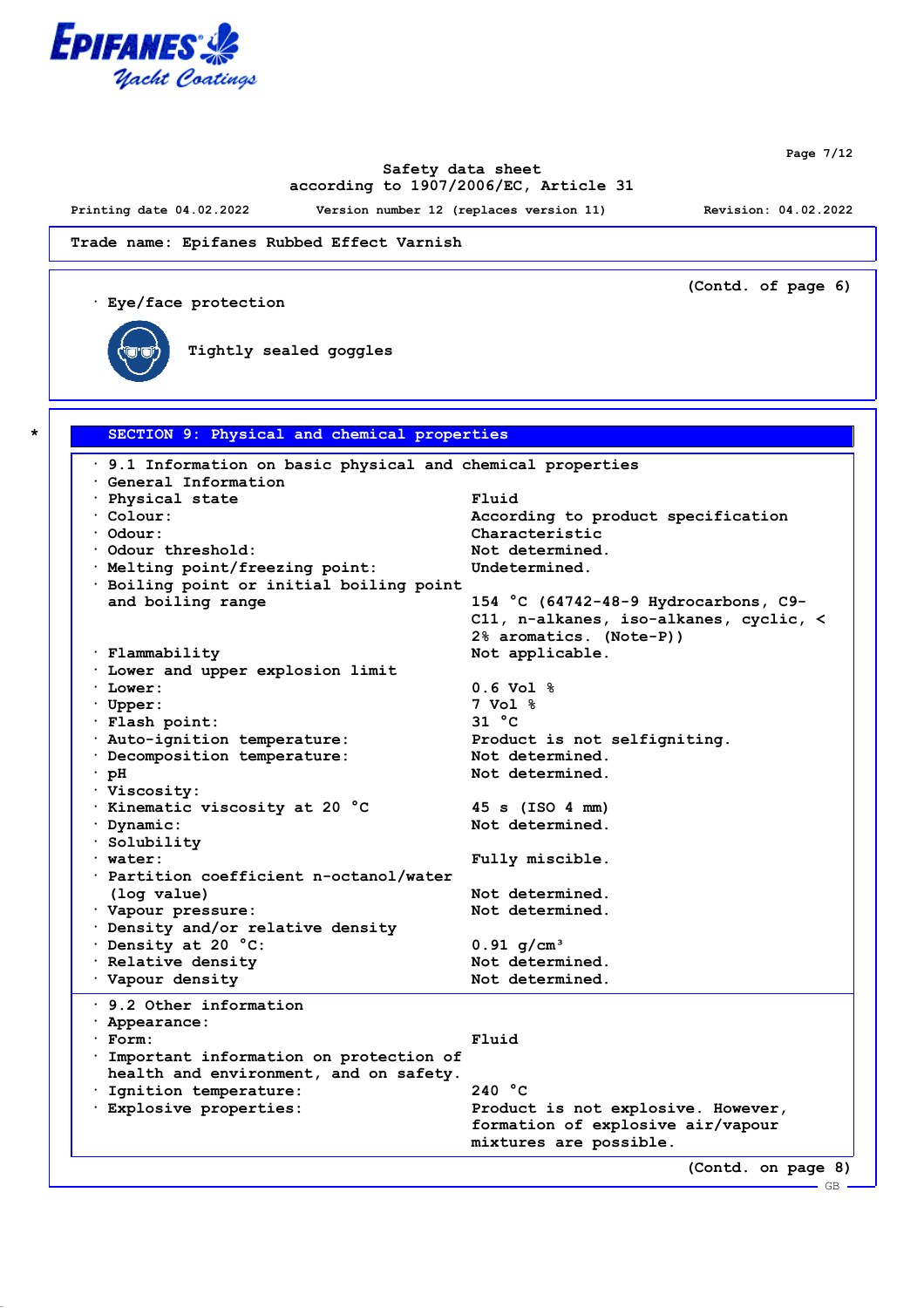

**Safety data sheet according to 1907/2006/EC, Article 31**

**Printing date 04.02.2022 Version number 12 (replaces version 11) Revision: 04.02.2022**

**Page 8/12**

**Trade name: Epifanes Rubbed Effect Varnish**

**(Contd. of page 7) · Solvent content: · Organic solvents: 51.3 % · VOC content: 51.29 % VOC content: 466.8 g/l / 3.90 lb/gal · Solids content: 48.7 % · Change in condition** · **Evaporation rate 1988 1997 1998 Not determined. · Information with regard to physical hazard classes · Explosives Void · Flammable gases Void · Aerosols Void · Oxidising gases Void · Gases under pressure Void · Flammable liquids Flammable liquid and vapour. · Flammable solids Void · Self-reactive substances and mixtures Void · Pyrophoric liquids Void · Pyrophoric solids Void · Self-heating substances and mixtures Void · Substances and mixtures, which emit flammable gases in contact with water Void · Oxidising liquids Void · Oxidising solids Void · Organic peroxides Void · Corrosive to metals Void · Desensitised explosives Void**

**SECTION 10: Stability and reactivity**

**· 10.1 Reactivity No further relevant information available.**

**· 10.2 Chemical stability**

**· Thermal decomposition / conditions to be avoided:**

**No decomposition if used according to specifications.**

**· 10.3 Possibility of hazardous reactions No dangerous reactions known.**

- **· 10.4 Conditions to avoid No further relevant information available.**
- **· 10.5 Incompatible materials: No further relevant information available.**

**· 10.6 Hazardous decomposition products:**

**No dangerous decomposition products known.**

**\* SECTION 11: Toxicological information**

**· 11.1 Information on hazard classes as defined in Regulation (EC) No 1272/2008 · Acute toxicity**

| LD/LC50 values relevant for classification: |                               |                        |  |            |
|---------------------------------------------|-------------------------------|------------------------|--|------------|
|                                             | 107-98-2 1-methoxy-2-propanol |                        |  |            |
| Oral                                        | LD50                          | $5,660$ mg/kg bw (rat) |  |            |
|                                             |                               |                        |  | $\sqrt{2}$ |

**(Contd. on page 9)**

GB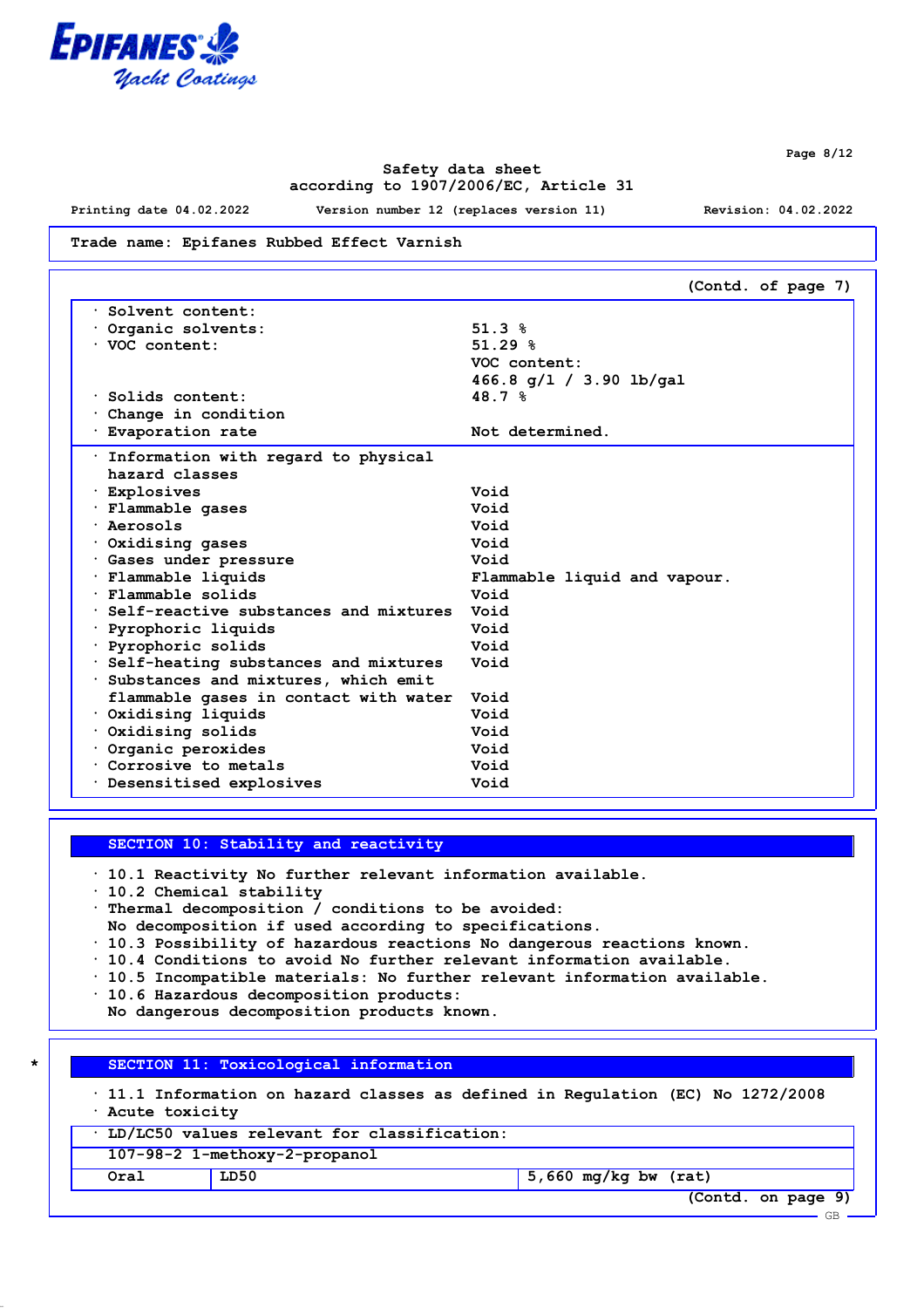

**Page 9/12**

# **Safety data sheet according to 1907/2006/EC, Article 31**

**Printing date 04.02.2022 Version number 12 (replaces version 11) Revision: 04.02.2022**

#### **Trade name: Epifanes Rubbed Effect Varnish**

|                                        |                                                                                                | (Contd. of page 8)                                      |  |
|----------------------------------------|------------------------------------------------------------------------------------------------|---------------------------------------------------------|--|
| Dermal                                 | LD50                                                                                           | $13,000$ mg/kg bw (rabbit)                              |  |
|                                        | Short-term exposure (15<br>minutes): 100 ppm                                                   | 563 mg/m <sup>3</sup> (Occupational exposure<br>limits) |  |
|                                        | Long-term exposure (8 hours<br>$TWA$ ) : 50 ppm                                                | $375 \text{ mg/m}^3$ (Occupational exposure<br>limits)  |  |
| Inhalative                             | LC50/4 h                                                                                       | $6 \text{ mg}/1 \text{ (rat)}$                          |  |
| 136-52-7 Cobalt bis (2-ethylhexanoate) |                                                                                                |                                                         |  |
| Oral                                   | LD50                                                                                           | $>5,000$ mg/kg (rat)                                    |  |
| Dermal                                 | LD50 (Konijn)                                                                                  | $5,000$ mg/kg (rabbit)                                  |  |
|                                        | · STOT-single exposure May cause drowsiness or dizziness.<br>11.2 Information on other hazards |                                                         |  |
| Endocrine disrupting properties        |                                                                                                |                                                         |  |
|                                        | None of the ingredients is listed.                                                             |                                                         |  |

**\* SECTION 12: Ecological information**

- **· 12.1 Toxicity**
- **· Aquatic toxicity:**

**136-52-7 Cobalt bis(2-ethylhexanoate)**

**LC50 0.1-1 mg/l (Fish Acute Toxicity Study)**

**EC50 0.1-1 mg/l (daphnia magna)**

**EC50 0.1-1 mg/l (Algae, Growth inhibition test)**

**· 12.2 Persistence and degradability No further relevant information available.**

- **· 12.3 Bioaccumulative potential No further relevant information available.**
- **· 12.4 Mobility in soil No further relevant information available.**
- **· 12.5 Results of PBT and vPvB assessment**
- **· PBT: Not applicable.**
- **· vPvB: Not applicable.**

**· 12.6 Endocrine disrupting properties The product does not contain substances with endocrine disrupting properties.**

- **· 12.7 Other adverse effects**
- **· Additional ecological information:**
- **· General notes: Water hazard class 1 (German Regulation) (Self-assessment): slightly hazardous for water Do not allow undiluted product or large quantities of it to reach ground water, water course or sewage system.**

#### **\* SECTION 13: Disposal considerations**

**· 13.1 Waste treatment methods · Recommendation Must not be disposed together with household garbage. Do not allow product to reach sewage system.**

- **· Uncleaned packaging:**
- **· Recommendation: Disposal must be made according to official regulations.**

**(Contd. on page 10)**

GB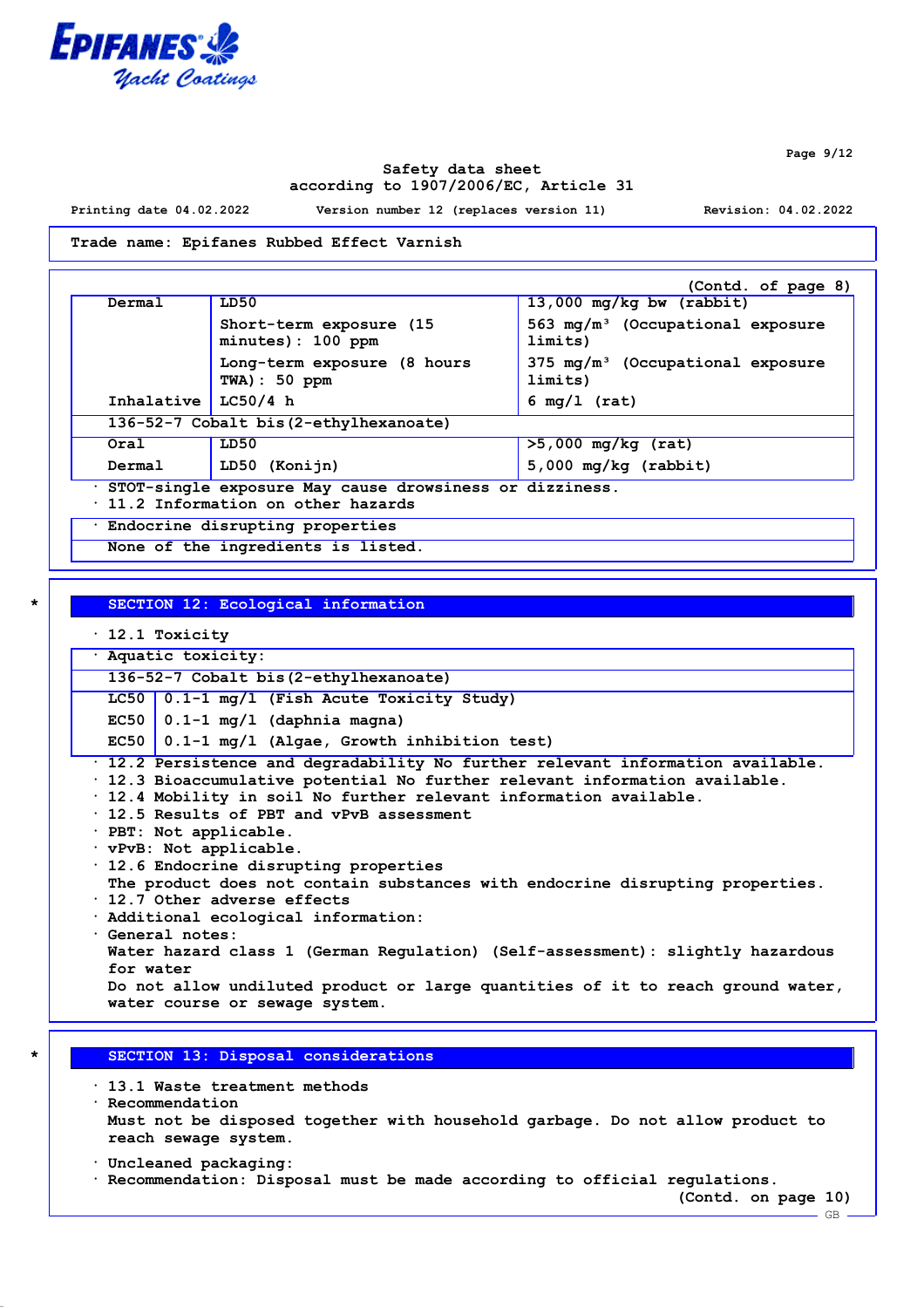

**Page 10/12**

# **Safety data sheet according to 1907/2006/EC, Article 31**

**Printing date 04.02.2022 Version number 12 (replaces version 11) Revision: 04.02.2022**

**Trade name: Epifanes Rubbed Effect Varnish**

**(Contd. of page 9)**

**· Recommended cleansing agents:**

**Water, if necessary together with cleansing agents.**

| $\cdot$ 14.1 UN number or ID number<br>$\cdot$ ADR, IMDG, IATA                | UN1263                                               |
|-------------------------------------------------------------------------------|------------------------------------------------------|
|                                                                               |                                                      |
| · 14.2 UN proper shipping name<br>· ADR                                       | 1263 PAINT                                           |
| · IMDG, IATA                                                                  | <b>PAINT</b>                                         |
| · 14.3 Transport hazard class (es)                                            |                                                      |
| $\cdot$ ADR                                                                   |                                                      |
|                                                                               |                                                      |
| · Class                                                                       | 3 (F1) Flammable liquids.                            |
| <sup>.</sup> Label                                                            | 3                                                    |
| $·$ IMDG, IATA                                                                |                                                      |
|                                                                               |                                                      |
| · Class                                                                       | 3 Flammable liquids.                                 |
| · Label                                                                       | 3                                                    |
| · 14.4 Packing group                                                          |                                                      |
| $\cdot$ ADR, IMDG, IATA                                                       | III                                                  |
| . 14.5 Environmental hazards:                                                 |                                                      |
| · Marine pollutant:                                                           | No                                                   |
| · 14.6 Special precautions for user<br>· Hazard identification number (Kemler | Warning: Flammable liquids.                          |
| $code)$ :                                                                     | 30                                                   |
| · EMS Number:                                                                 | $F-E$ , $S-E$                                        |
| · Stowage Category                                                            | А                                                    |
| · 14.7 Maritime transport in bulk<br>according to IMO instruments             | Not applicable.                                      |
|                                                                               |                                                      |
| Transport/Additional information:                                             |                                                      |
| · ADR                                                                         |                                                      |
| Limited quantities (LQ)<br>· Excepted quantities (EQ)                         | 51<br>Code: E1                                       |
|                                                                               | Maximum net quantity per inner packaging:<br>30 ml   |
|                                                                               | Maximum net quantity per outer packaging:<br>1000 ml |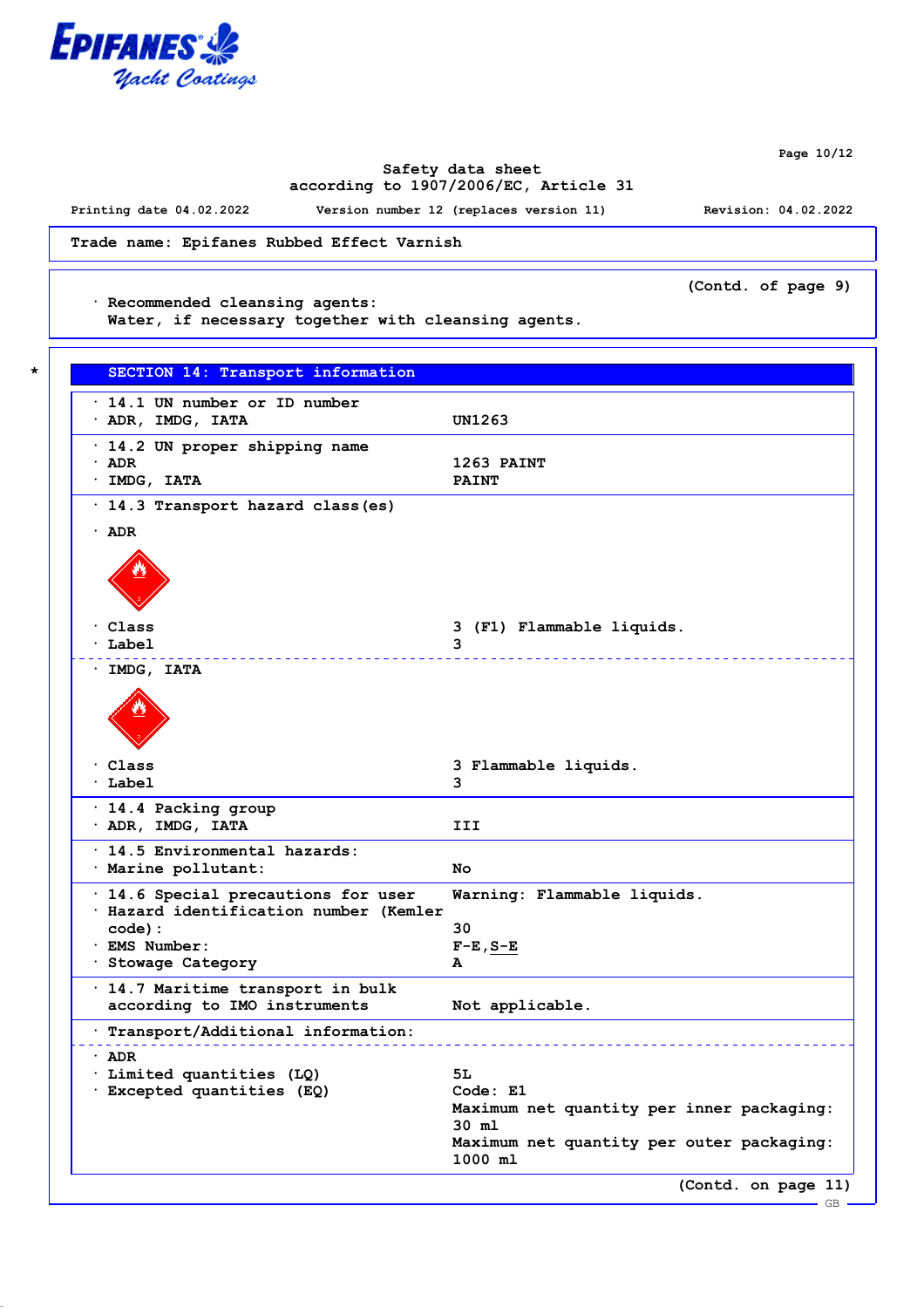

**Page 11/12**

# **Safety data sheet according to 1907/2006/EC, Article 31**

**Printing date 04.02.2022 Version number 12 (replaces version 11) Revision: 04.02.2022**

**Trade name: Epifanes Rubbed Effect Varnish**

|                          | (Contd. of page 10)                       |
|--------------------------|-------------------------------------------|
| Transport category       | 3                                         |
| Tunnel restriction code  | D/E                                       |
| · Remarks:               | Packaging <450L: exemption viscous        |
|                          | substances according to 2.2.3.1.5         |
| $\cdot$ IMDG             |                                           |
| Limited quantities (LQ)  | 5L                                        |
| Excepted quantities (EQ) | Code: E1                                  |
|                          | Maximum net quantity per inner packaging: |
|                          | $30 \text{ m}$                            |
|                          | Maximum net quantity per outer packaging: |
|                          | 1000 m1                                   |
| UN "Model Regulation":   | UN 1263 PAINT, 3, III                     |

### **\* SECTION 15: Regulatory information**

- **· 15.1 Safety, health and environmental regulations/legislation specific for the substance or mixture**
- **· Directive 2012/18/EU**
- **· Named dangerous substances ANNEX I None of the ingredients is listed.**
- **· Seveso category P5c FLAMMABLE LIQUIDS**
- **· Qualifying quantity (tonnes) for the application of lower-tier requirements 5,000 t**
- **· Qualifying quantity (tonnes) for the application of upper-tier requirements 50,000 t**
- **· National regulations:**
- **· Technical instructions (air):**

| Class | Share in |
|-------|----------|
|       | 50-100   |

**· Waterhazard class:**

- **Water hazard class 1 (Self-assessment): slightly hazardous for water.**
- **· 15.2 Chemical safety assessment:**
- **A Chemical Safety Assessment has not been carried out.**

### **SECTION 16: Other information**

**This information is based on our present knowledge. However, this shall not constitute a guarantee for any specific product features and shall not establish a legally valid contractual relationship.**

**· Relevant phrases H226 Flammable liquid and vapour. H304 May be fatal if swallowed and enters airways. H317 May cause an allergic skin reaction. H319 Causes serious eye irritation. H336 May cause drowsiness or dizziness. H360F May damage fertility. H400 Very toxic to aquatic life.**

**(Contd. on page 12)**

GB